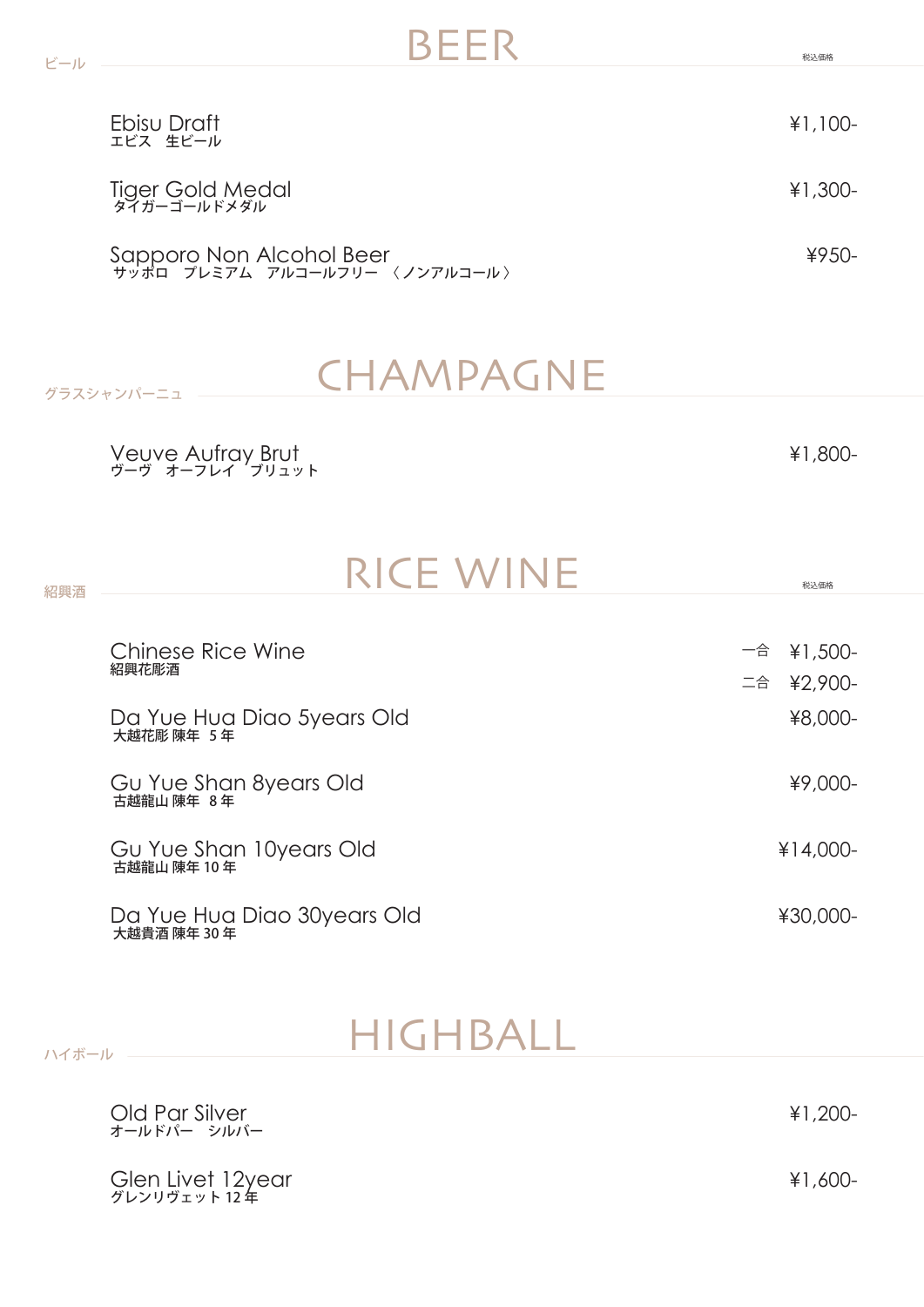## JAPANESE SPIRITS

| Yakushima Daishizenrin <sweet poteto=""><br/>屋久島 大自然林<br/>〈 芊焼酎 〉</sweet> | -Hombo Shuzo- | $¥1,100-$ |
|---------------------------------------------------------------------------|---------------|-----------|
| Suibakka <rye><br/>〈麦焼酎〉<br/>酔麦香</rye>                                    | -Hombo Shuzo- | $¥1,100-$ |

JUICE & SODA

| Orange Juice<br>オレンジシュース | $4700-$  | Grapefruit Juice<br>グレープフルーツジュース | ¥700-    |
|--------------------------|----------|----------------------------------|----------|
| Oolong Tea<br>ゥーロン茶      | $4700 -$ | Jasmine Tea<br>ジャスミン茶            | $4700 -$ |
| Coca Cola<br>コカ・コーラ      | $¥700-$  | Ginger ale<br>ジンジャーエール           | $¥700-$  |

## MINERAL WATER

| S.PELLEGRINO<br>サンペレグリノ 〈発泡〉 | $¥900-$ |
|------------------------------|---------|
| Acqua Panna                  | $¥900-$ |

ソフトドリンク

ミネラルウォーター

アクアパンナ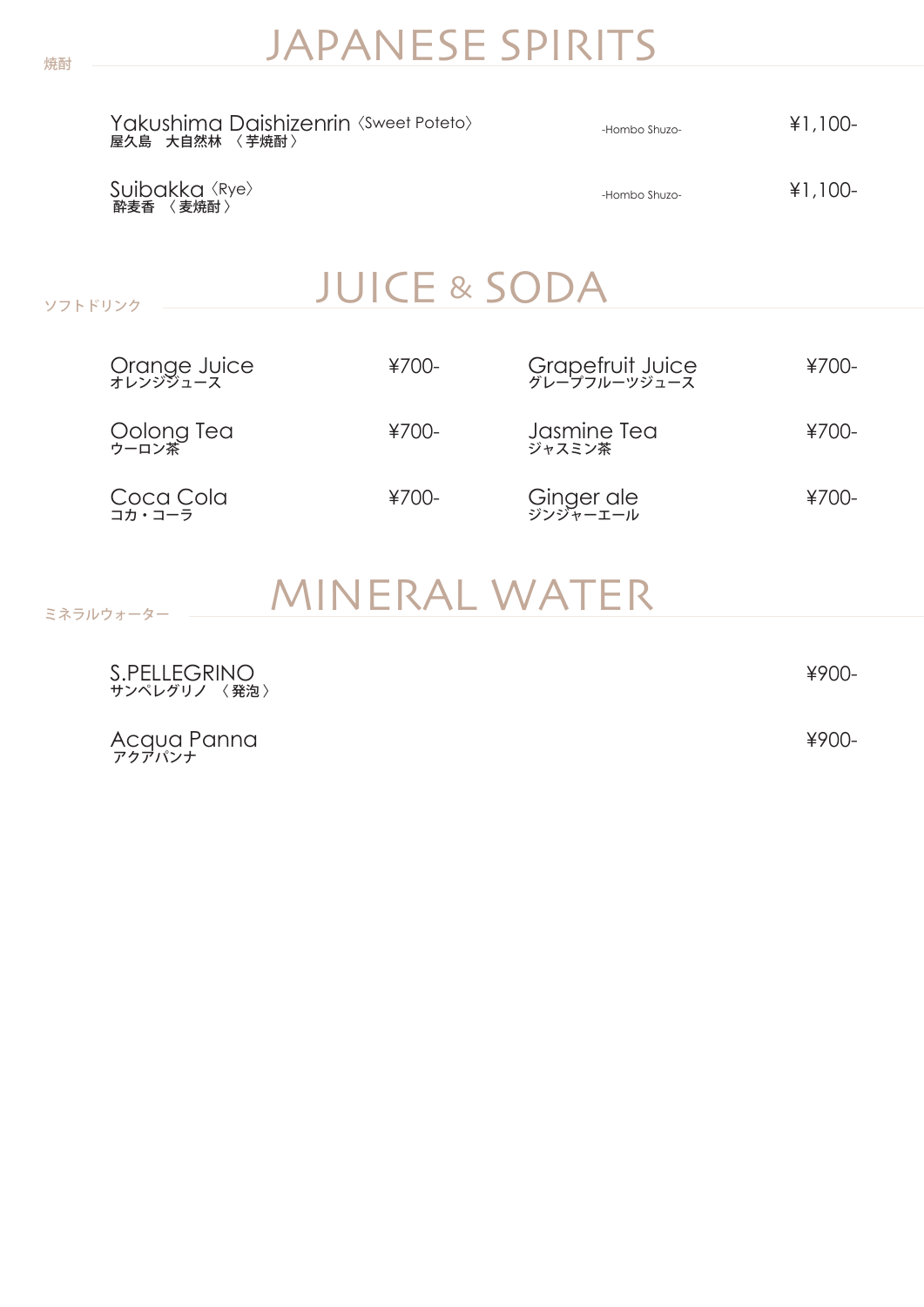# White Wine Vintage RAZER

| 21 | Muscadet Sèvre et Maine Sur Lie<br>ミュスカデ セーブル エ メーヌ シュール リー | -Poiron Dabin-     | 20' | $45,500-$ |
|----|-------------------------------------------------------------|--------------------|-----|-----------|
| 25 | Côtes Du Rhône Blanc Collection BIO<br>コート デュ ローヌ コレクション ビオ | -M.Chapoutier-     | 20' | $45,500-$ |
| 29 | Grillo Sicilia DOC<br>グリッロ シチリア 〈Italy〉                     | -Colomba Bianca-   | 21' | $45,500-$ |
| 30 | Gavi DOCG Piemonte<br>ガヴィ ピエモンテ 〈Italy〉                     | -Fratelli Giacosa- | 20' | $45,500-$ |

#### *ALL ¥7,500-*

*ALL ¥5,500-*

| 11 | Yamanashi Koshu Barrel Fermentation<br>樽醗酵<br>山梨<br>甲州   | -Sapporo Grand Polaire- | 20' | $47,500-$ |
|----|----------------------------------------------------------|-------------------------|-----|-----------|
| 14 | Bourgogne Chardonnay<br>ブルゴーニュ シャルドネ                     | -Joseph Drouhin-        | 20' | $47,500-$ |
| 15 | Chablis<br>シャブリ                                          | -William Fèver-         | 19' | $47,500-$ |
| 23 | Riesling<br>リースリング                                       | -F.E. Trimbach-         | 18' | $47,500-$ |
| 31 | Petit Clos Sauvignon<br>プティ クロ ソーヴィニヨン ブラン 〈New Zealand〉 | -Clos Henri-            | 18' | $47,500-$ |

#### *ALL ¥9,500-*

| 12 | Furusato Chardonnay<br>長野古里シャルドネ                   | -Sapporo Grand Polaire- | 18' | $49,500-$ |
|----|----------------------------------------------------|-------------------------|-----|-----------|
| 13 | Azumino Ikeda Chardonnay<br><sub>安曇野池田 シャルドネ</sub> | -Sapporo Grand Polaire- | 18' | $49,500-$ |
| 22 | Pouilly Fumé En Travertin<br>The Tax TV Fustives   | -Henri Bourgeois-       | 16' | $49,500-$ |